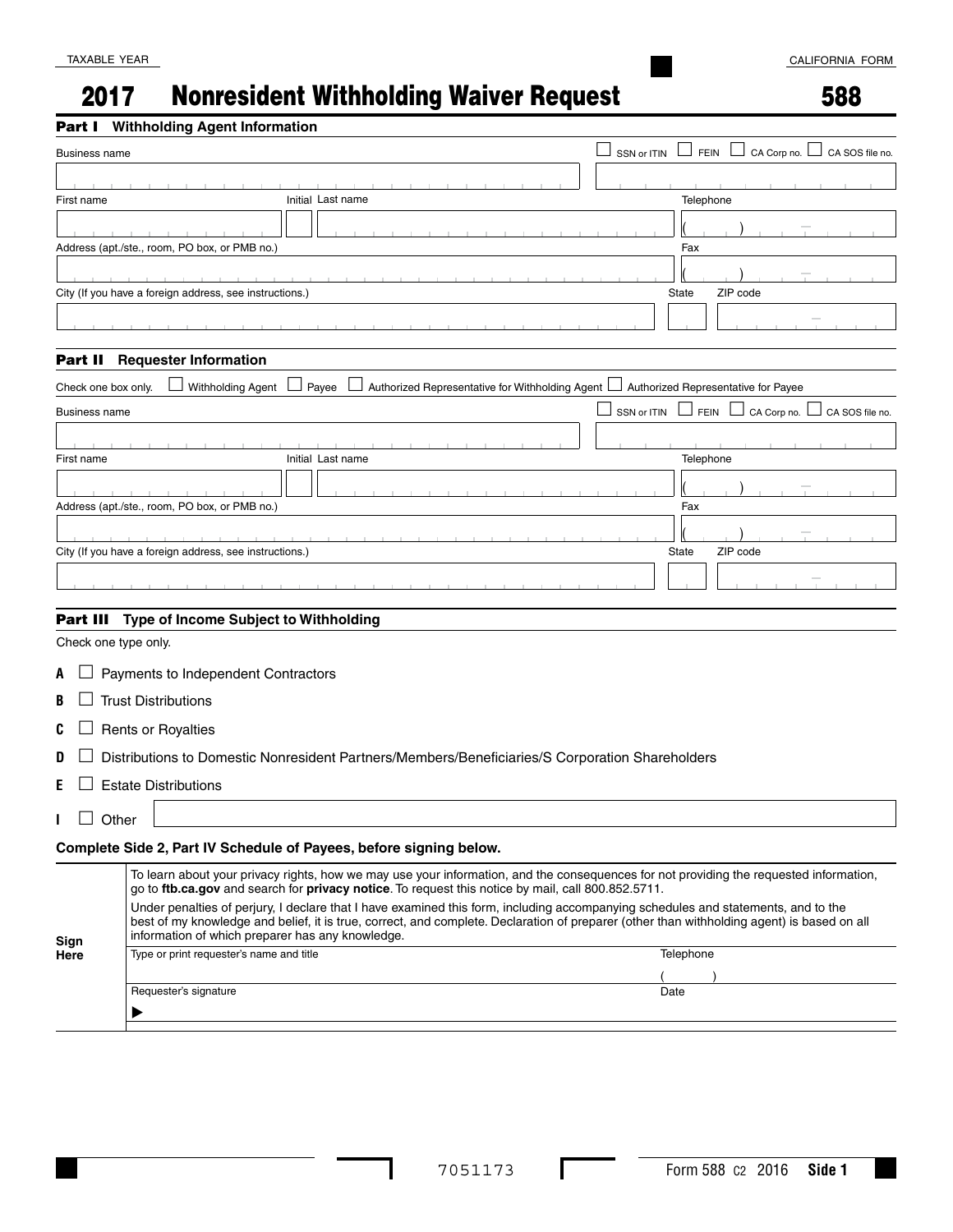| Requester Name:                                                                                                                                                      | Requester TIN:                                                                                                                                                               |  |  |  |
|----------------------------------------------------------------------------------------------------------------------------------------------------------------------|------------------------------------------------------------------------------------------------------------------------------------------------------------------------------|--|--|--|
| Part IV Schedule of Payees                                                                                                                                           |                                                                                                                                                                              |  |  |  |
|                                                                                                                                                                      | Do not use your own version of the Schedule of Payees to report additional payees. We can only accept and process additional payees reported on this form. See instructions. |  |  |  |
| <b>Business name</b>                                                                                                                                                 | SSN or ITIN L<br>$CA$ Corp no. $\Box$<br>FEIN I<br>CA SOS file no.                                                                                                           |  |  |  |
|                                                                                                                                                                      |                                                                                                                                                                              |  |  |  |
| Initial Last name<br>First name                                                                                                                                      |                                                                                                                                                                              |  |  |  |
|                                                                                                                                                                      |                                                                                                                                                                              |  |  |  |
| Address (apt./ste., room, PO box, or PMB no.)                                                                                                                        |                                                                                                                                                                              |  |  |  |
|                                                                                                                                                                      |                                                                                                                                                                              |  |  |  |
| City (If you have a foreign address, see instructions.)                                                                                                              | ZIP code<br>State                                                                                                                                                            |  |  |  |
|                                                                                                                                                                      |                                                                                                                                                                              |  |  |  |
| Reason for Waiver Request (Check box next to one Reason Code.)                                                                                                       | Newly Admitted Date (mm/dd/yyyy) (Must be included when selecting Reason Code "D.")                                                                                          |  |  |  |
| $\Box$ B $\Box$ C $\Box$ D $\Box$ E<br>∟l A                                                                                                                          |                                                                                                                                                                              |  |  |  |
|                                                                                                                                                                      |                                                                                                                                                                              |  |  |  |
| <b>Business name</b>                                                                                                                                                 | SSN or ITIN<br><b>FEIN</b><br>CA Corp no. L<br>CA SOS file no.                                                                                                               |  |  |  |
|                                                                                                                                                                      |                                                                                                                                                                              |  |  |  |
| Initial Last name<br>First name                                                                                                                                      |                                                                                                                                                                              |  |  |  |
|                                                                                                                                                                      |                                                                                                                                                                              |  |  |  |
| Address (apt./ste., room, PO box, or PMB no.)                                                                                                                        |                                                                                                                                                                              |  |  |  |
|                                                                                                                                                                      |                                                                                                                                                                              |  |  |  |
| City (If you have a foreign address, see instructions.)                                                                                                              | ZIP code<br>State                                                                                                                                                            |  |  |  |
|                                                                                                                                                                      |                                                                                                                                                                              |  |  |  |
|                                                                                                                                                                      |                                                                                                                                                                              |  |  |  |
| Reason for Waiver Request (Check box next to one Reason Code.)<br>$\square$ b $\square$ c $\square$ d $\square$ e                                                    | Newly Admitted Date (mm/dd/yyyy) (Must be included when selecting Reason Code "D.")                                                                                          |  |  |  |
| A                                                                                                                                                                    |                                                                                                                                                                              |  |  |  |
| <b>Business name</b>                                                                                                                                                 | SSN or ITIN<br>CA Corp no.<br>CA SOS file no.<br><b>FEIN</b>                                                                                                                 |  |  |  |
|                                                                                                                                                                      |                                                                                                                                                                              |  |  |  |
| Initial Last name<br>First name                                                                                                                                      |                                                                                                                                                                              |  |  |  |
|                                                                                                                                                                      |                                                                                                                                                                              |  |  |  |
| Address (apt./ste., room, PO box, or PMB no.)                                                                                                                        |                                                                                                                                                                              |  |  |  |
|                                                                                                                                                                      |                                                                                                                                                                              |  |  |  |
| City (If you have a foreign address, see instructions.)                                                                                                              | ZIP code                                                                                                                                                                     |  |  |  |
|                                                                                                                                                                      | State                                                                                                                                                                        |  |  |  |
|                                                                                                                                                                      |                                                                                                                                                                              |  |  |  |
| Reason for Waiver Request (Check box next to one Reason Code.)<br>Newly Admitted Date (mm/dd/yyyy) (Must be included when selecting Reason Code "D.")<br>□b □c □d □e |                                                                                                                                                                              |  |  |  |
| $\Box$ A                                                                                                                                                             |                                                                                                                                                                              |  |  |  |
| Waiver Pequest Pesson Codes                                                                                                                                          |                                                                                                                                                                              |  |  |  |

#### **Waiver Request Reason Codes**

- **A** Payee has California state tax returns on file for the two most current taxable years in which the payee has a filing requirement. Payee is considered current on any tax obligations with the Franchise Tax Board (FTB).
- **B** Payee is making timely estimated tax payments for the current taxable year. Payee is considered current on any tax obligations with the FTB.
- **C** Payee is a corporation that is not qualified to do business and does not have a permanent place of business in California but is filing a tax return based on a combined report with a corporation that does have a permanent place of business in California. Attach a copy of Schedule R-7, Election to File a Unitary Taxpayers' Group Return, from the combined report.
- **D** Payee is a newly admitted S corporation shareholder, partner of a partnership, or member of a limited liability company. In the "Newly Admitted Date" box, provide the date this shareholder, partner, or member was admitted. The waiver will expire at the end of the calendar year succeeding the date the payee was newly admitted. Once expired, the payee must have the most current California tax return due on file or estimated tax payments for the current taxable year in order to have a new waiver granted.
- **E** Other Attach a specific reason and include substantiation that would justify a waiver from withholding. If payee is a group return participant, attach a copy of Schedule 1067A, Nonresident Group Return Schedule, from the group return.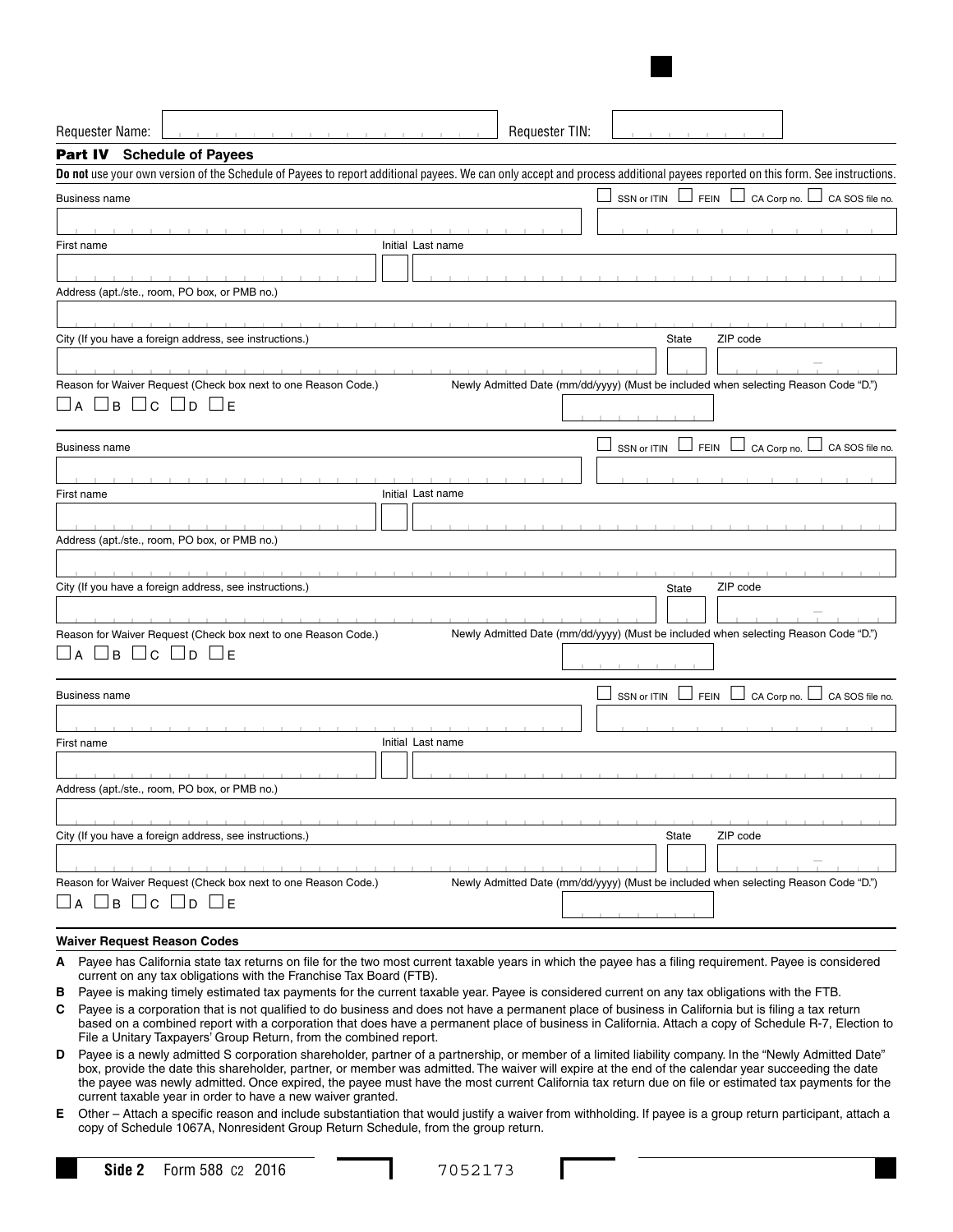# 2017 Instructions for Form 588

**Nonresident Withholding Waiver Request**

# General Information

## A Purpose

Use Form 588, Nonresident Withholding Waiver Request, to request a waiver from withholding on payments of California source income to nonresident payees.

**Do not** use Form 588 to request a waiver if you are a **foreign (non-U.S.) partner or member**. A foreign (non-U.S.) partner or member may file a Form 589, Nonresident Reduced Withholding Request, to reduce or eliminate a partner's withholding of California tax on effectively connected taxable income (ECTI) from California sources, however a foreign (non-U.S.) partner or member may not request a withholding waiver.

**Do not** use Form 588 to request a waiver if you are a **seller of California real estate**. Sellers of California real estate use Form 593-C, Real Estate Withholding Certificate, to claim an exemption.

Form 588 does not apply to payments subject to backup withholding. For more information, go to **ftb.ca.gov** and search for **backup withholding**.

Form 588 does not apply to payments for wages to employees. Wage withholding is administered by the California Employment Development Department (EDD). For more information, go to **edd.ca.gov** or call **888**.745.3886.

## B Requirement

California Revenue and Taxation Code (R&TC) Section 18662 requires withholding 7% of income or franchise tax on certain payments made to nonresidents (including individuals, corporations, partnerships, LLCs, estates and trusts) for income received from California sources unless an approved waiver or reduction is granted. The withholding rate is 7% unless a waiver is granted by the Franchise Tax Board (FTB).

## C Withholding Waivers

The FTB issues a Waiver Determination Notice for each waiver request. A withholding agent must have received the notice authorizing a waiver of withholding before eliminating withholding on payments made to nonresidents. The withholding agent retains the Waiver Determination Notice for a minimum of five years and must provide the notice to the FTB upon request.

Withholding waivers issued by the FTB apply only for the limited purpose of determining the withholding obligation under R&TC Section 18662. They **do not** apply to the taxability of income or requirement to file a tax return.

#### **Length of Waiver**

Withholding waivers are effective for a maximum term of 24 months and will expire on December 31 of the succeeding calendar year granted.

If the waiver is granted for Reason Code A, B, C, or E, the resulting waiver will expire at the end of the succeeding calendar year granted, with limited exceptions.

If the waiver is granted for Reason Code D, the resulting waiver will expire at the end of the succeeding calendar year from the date the payee was newly admitted, with limited exceptions.

#### E Income Subject to Withholding

The items of income subject to withholding include, but are not limited to:

- **•** Compensation for services performed in California by nonresidents.
- **•** Rent paid to nonresidents on real or personal property located in California if the rent is paid in the course of the withholding agent's business.
- **•** Royalties from natural resources paid to nonresidents from business activities in California.
- **•** Distributions of California source taxable income to nonresident beneficiaries from an estate or trust.
- **•** Distributions of California source taxable income to a domestic (nonforeign) nonresident S corporation shareholder, partner, or member.
- **•** Allocations of California source income or gain to foreign (non-U.S.) nonresident partners or members.
- **•** Prizes and winnings received by nonresidents for contests in California.
- **•** Endorsement payments received for services performed in California.
- **•** Other California source income paid to nonresidents.

For more information on income subject to withholding, get FTB Pub. 1017, Resident and Nonresident Withholding Guidelines.

#### F Exceptions to Withholding

Withholding is not required when:

- **•** The payee is a federal, state, or foreign **government** or any of its agencies, instrumentalities, or political subdivisions.
- **•** The payment is for goods. Get Form 587, Nonresident Withholding Allocation Worksheet.
- **•** The payment is being made to a resident of California, an S corporation, a partnership, or a limited liability company (LLC), that has a permanent place of business in California. Get Form 590, Withholding Exemption Certificate.
- **•** The payee is a corporation that is qualified to do business in California.
- **•** The withholding agent's California source income to the payee does not exceed \$1,500 for the calendar year.
- **•** The payments are for income from intangible personal property, such as interest and dividends, unless derived in a trade or business or the property has acquired a business situs in California.
- **•** The payments are for services performed outside of California or for rents, royalties, and leases on property located outside of California.
- **•** The payment is to a nonresident corporate director for director services, including attendance at board meetings.
- **•** The payee is a tax-exempt organization under either California or federal law.
- **•** The payee has a completed and signed Form 590-P, Nonresident Withholding Exemption Certificate for Previously Reported Income.
- **•** The income is derived from qualified investment securities of an investment partnership.

### G When and Where to File

Submit a request for a waiver at least 21 business days before making a payment to allow the FTB time to process the request.

**Online filing –** Registered users can submit Form 588 online though **MyFTB**.

- **•** Log in to **MyFTB**.
- **•** Select **File a Nonresident Withholding Waiver Request.**

For more information, go to **ftb.ca.gov** and search for **myftb**.

**Paper filing –** Form 588 can be submitted by mail or fax.

WITHHOLDING SERVICES AND COMPLIANCE MS F182 FRANCHISE TAX BOARD PO BOX 942867 SACRAMENTO CA 94267-0651 Or

Fax to: 916.845.9512

#### H Requirement to File a California Tax Return

A payee's waiver determination notice on Form 588 does not eliminate the requirement to file a California tax return and pay the tax due.

You may be assessed a penalty if:

- **•** You do not file a California tax return.
- **•** You file your tax return late.
- **•** The amount of withholding does not satisfy your tax liability.

For more information on California filing requirements, go to **ftb.ca.gov**.